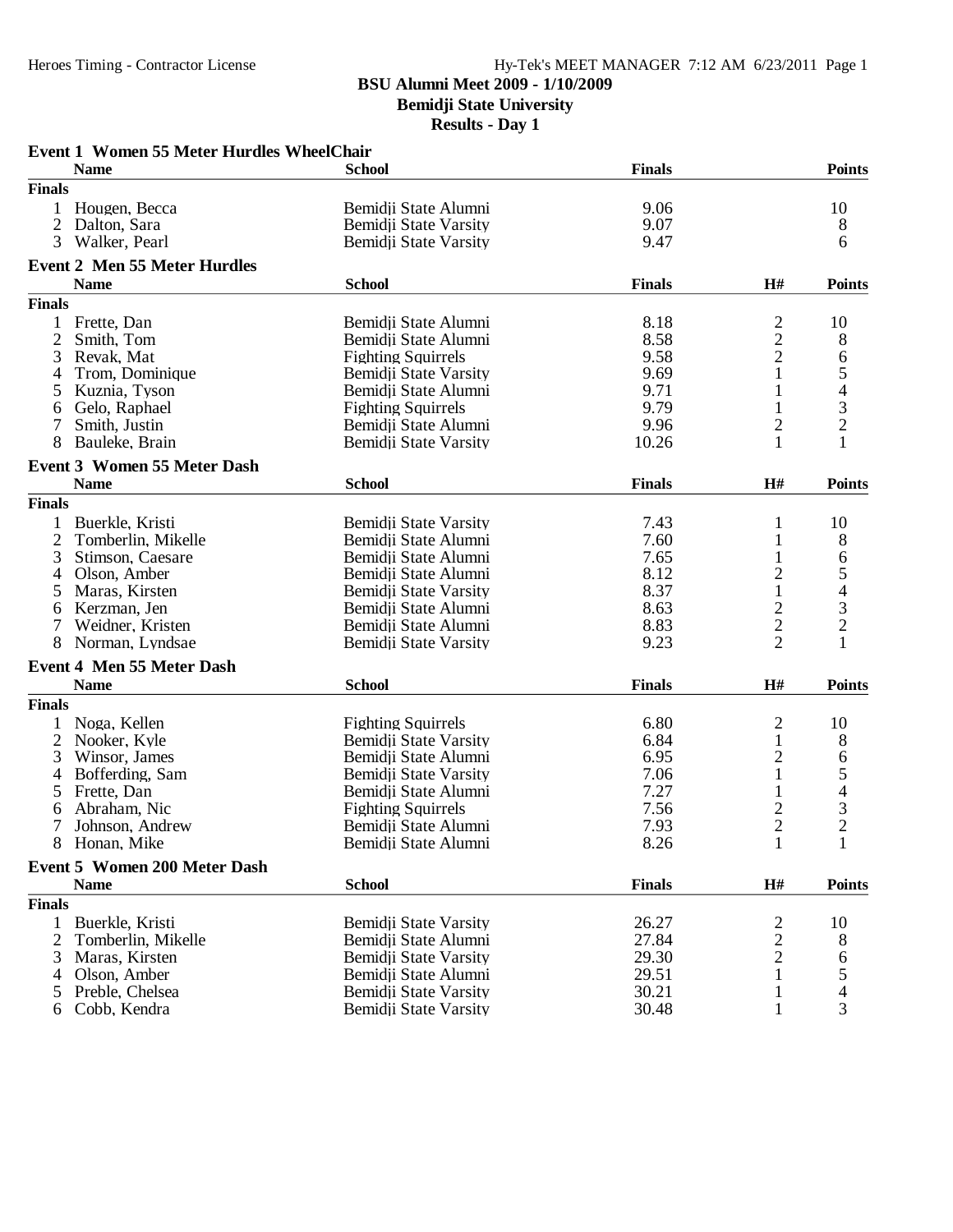**Bemidji State University**

| H#<br><b>Name</b><br><b>School</b><br><b>Finals</b><br>Kerzman, Jen<br>Bemidji State Alumni<br>31.82<br>$\frac{2}{1}$<br>7<br>1<br>Weidner, Kristen<br>34.60<br>1<br>8<br>Bemidji State Alumni<br><b>Event 6 Men 200 Meter Dash</b><br><b>Name</b><br><b>School</b><br><b>Finals</b><br>H#<br><b>Finals</b><br>3<br>1<br>Nooker, Kyle<br>Bemidji State Varsity<br>23.69<br>10<br>3<br>$\overline{c}$<br>24.30<br>8<br>Noga, Kellen<br><b>Fighting Squirrels</b><br>$\frac{3}{3}$<br>3<br>24.33<br>65432<br>Etchison, Curt<br>Bemidji State Varsity<br>24.61<br>Gelo, Raphael<br><b>Fighting Squirrels</b><br>4<br>$\frac{2}{1}$<br>25.88<br>Beidleman, Brack<br>Bemidji State Varsity<br>5<br>26.17<br>Moore, Jacob<br>Bemidji State Varsity<br>6<br>$\overline{\mathbf{c}}$<br>26.25<br>7<br>Revak, Mat<br><b>Fighting Squirrels</b><br>$\mathbf{1}$<br>27.09<br>1<br>8<br>Smith, Justin<br>Bemidji State Alumni<br>27.33<br>1<br>9<br>Sneide, Steve<br>Bemidji State Alumni<br>$\frac{2}{2}$<br>27.52<br>10<br>Abraham, Nic<br><b>Fighting Squirrels</b><br>11<br>Bemidji State Alumni<br>28.66<br>Kuznia, Tyson<br>$\mathbf{1}$<br>12<br>28.94<br>Johnson, Andrew<br>Bemidji State Alumni<br><b>Event 8 Men 400 Meter Dash</b><br><b>School</b><br><b>Finals</b><br>H#<br><b>Name</b><br><b>Finals</b><br><b>Fighting Squirrels</b><br>48.30<br>1<br>Borland, David<br>1<br>2<br>Burich, Sam<br><b>Fighting Squirrels</b><br>49.20<br>3<br><b>Bemidji State Varsity</b><br>50.70<br>Randolph, Jeremy<br>1<br>$\begin{array}{c} 5 \\ 4 \\ 3 \\ 2 \end{array}$<br>52.10<br>Grover, Mike<br>Bemidji State Alumni<br>1<br>4<br>$\frac{2}{2}$<br>56.11<br>5<br>Sorby, Jacob<br><b>Fighting Squirrels</b><br>58.44<br>Bofferding, Sam<br>Bemidji State Varsity<br>6<br>7<br>59.61<br>Bischof, Stefan<br>Bemidji State Varsity<br>$\overline{2}$<br>8<br>Schauer, Eric<br><b>Fighting Squirrels</b><br>1:01.65<br><b>Event 9 Women 800 Meter Run</b><br><b>Name</b><br><b>School</b><br><b>Finals</b><br><b>Finals</b><br>Hougen, Becca<br>Bemidji State Alumni<br>2:35.16<br>10<br>$\overline{2}$<br>2:36.10<br>Friend, Nichole<br>Bemidji State Alumni<br>$\frac{6}{5}$<br>Bemidji State Varsity<br>3<br>Hougen, Alison<br>2:47.22<br>Patten, Ann<br>Bemidji State Alumni<br>2:51.05<br>4<br>$\overline{4}$<br>5<br>Johnson, Samantha<br>Bemidji State Varsity<br>2:59.69<br>Event 10 Men 800 Meter Run<br><b>Name</b><br><b>School</b><br><b>Finals</b> |               | Finals  (Event 5 Women 200 Meter Dash) |  |               |
|--------------------------------------------------------------------------------------------------------------------------------------------------------------------------------------------------------------------------------------------------------------------------------------------------------------------------------------------------------------------------------------------------------------------------------------------------------------------------------------------------------------------------------------------------------------------------------------------------------------------------------------------------------------------------------------------------------------------------------------------------------------------------------------------------------------------------------------------------------------------------------------------------------------------------------------------------------------------------------------------------------------------------------------------------------------------------------------------------------------------------------------------------------------------------------------------------------------------------------------------------------------------------------------------------------------------------------------------------------------------------------------------------------------------------------------------------------------------------------------------------------------------------------------------------------------------------------------------------------------------------------------------------------------------------------------------------------------------------------------------------------------------------------------------------------------------------------------------------------------------------------------------------------------------------------------------------------------------------------------------------------------------------------------------------------------------------------------------------------------------------------------------------------------------------------------------------------------------------------------------------------------------------------------------------------------------------------------------------------------------------------------------------------------------------------------------------------|---------------|----------------------------------------|--|---------------|
|                                                                                                                                                                                                                                                                                                                                                                                                                                                                                                                                                                                                                                                                                                                                                                                                                                                                                                                                                                                                                                                                                                                                                                                                                                                                                                                                                                                                                                                                                                                                                                                                                                                                                                                                                                                                                                                                                                                                                                                                                                                                                                                                                                                                                                                                                                                                                                                                                                                        |               |                                        |  | <b>Points</b> |
|                                                                                                                                                                                                                                                                                                                                                                                                                                                                                                                                                                                                                                                                                                                                                                                                                                                                                                                                                                                                                                                                                                                                                                                                                                                                                                                                                                                                                                                                                                                                                                                                                                                                                                                                                                                                                                                                                                                                                                                                                                                                                                                                                                                                                                                                                                                                                                                                                                                        |               |                                        |  |               |
|                                                                                                                                                                                                                                                                                                                                                                                                                                                                                                                                                                                                                                                                                                                                                                                                                                                                                                                                                                                                                                                                                                                                                                                                                                                                                                                                                                                                                                                                                                                                                                                                                                                                                                                                                                                                                                                                                                                                                                                                                                                                                                                                                                                                                                                                                                                                                                                                                                                        |               |                                        |  |               |
|                                                                                                                                                                                                                                                                                                                                                                                                                                                                                                                                                                                                                                                                                                                                                                                                                                                                                                                                                                                                                                                                                                                                                                                                                                                                                                                                                                                                                                                                                                                                                                                                                                                                                                                                                                                                                                                                                                                                                                                                                                                                                                                                                                                                                                                                                                                                                                                                                                                        |               |                                        |  |               |
|                                                                                                                                                                                                                                                                                                                                                                                                                                                                                                                                                                                                                                                                                                                                                                                                                                                                                                                                                                                                                                                                                                                                                                                                                                                                                                                                                                                                                                                                                                                                                                                                                                                                                                                                                                                                                                                                                                                                                                                                                                                                                                                                                                                                                                                                                                                                                                                                                                                        |               |                                        |  | <b>Points</b> |
|                                                                                                                                                                                                                                                                                                                                                                                                                                                                                                                                                                                                                                                                                                                                                                                                                                                                                                                                                                                                                                                                                                                                                                                                                                                                                                                                                                                                                                                                                                                                                                                                                                                                                                                                                                                                                                                                                                                                                                                                                                                                                                                                                                                                                                                                                                                                                                                                                                                        |               |                                        |  |               |
|                                                                                                                                                                                                                                                                                                                                                                                                                                                                                                                                                                                                                                                                                                                                                                                                                                                                                                                                                                                                                                                                                                                                                                                                                                                                                                                                                                                                                                                                                                                                                                                                                                                                                                                                                                                                                                                                                                                                                                                                                                                                                                                                                                                                                                                                                                                                                                                                                                                        |               |                                        |  |               |
|                                                                                                                                                                                                                                                                                                                                                                                                                                                                                                                                                                                                                                                                                                                                                                                                                                                                                                                                                                                                                                                                                                                                                                                                                                                                                                                                                                                                                                                                                                                                                                                                                                                                                                                                                                                                                                                                                                                                                                                                                                                                                                                                                                                                                                                                                                                                                                                                                                                        |               |                                        |  |               |
|                                                                                                                                                                                                                                                                                                                                                                                                                                                                                                                                                                                                                                                                                                                                                                                                                                                                                                                                                                                                                                                                                                                                                                                                                                                                                                                                                                                                                                                                                                                                                                                                                                                                                                                                                                                                                                                                                                                                                                                                                                                                                                                                                                                                                                                                                                                                                                                                                                                        |               |                                        |  |               |
|                                                                                                                                                                                                                                                                                                                                                                                                                                                                                                                                                                                                                                                                                                                                                                                                                                                                                                                                                                                                                                                                                                                                                                                                                                                                                                                                                                                                                                                                                                                                                                                                                                                                                                                                                                                                                                                                                                                                                                                                                                                                                                                                                                                                                                                                                                                                                                                                                                                        |               |                                        |  |               |
|                                                                                                                                                                                                                                                                                                                                                                                                                                                                                                                                                                                                                                                                                                                                                                                                                                                                                                                                                                                                                                                                                                                                                                                                                                                                                                                                                                                                                                                                                                                                                                                                                                                                                                                                                                                                                                                                                                                                                                                                                                                                                                                                                                                                                                                                                                                                                                                                                                                        |               |                                        |  |               |
|                                                                                                                                                                                                                                                                                                                                                                                                                                                                                                                                                                                                                                                                                                                                                                                                                                                                                                                                                                                                                                                                                                                                                                                                                                                                                                                                                                                                                                                                                                                                                                                                                                                                                                                                                                                                                                                                                                                                                                                                                                                                                                                                                                                                                                                                                                                                                                                                                                                        |               |                                        |  |               |
|                                                                                                                                                                                                                                                                                                                                                                                                                                                                                                                                                                                                                                                                                                                                                                                                                                                                                                                                                                                                                                                                                                                                                                                                                                                                                                                                                                                                                                                                                                                                                                                                                                                                                                                                                                                                                                                                                                                                                                                                                                                                                                                                                                                                                                                                                                                                                                                                                                                        |               |                                        |  |               |
|                                                                                                                                                                                                                                                                                                                                                                                                                                                                                                                                                                                                                                                                                                                                                                                                                                                                                                                                                                                                                                                                                                                                                                                                                                                                                                                                                                                                                                                                                                                                                                                                                                                                                                                                                                                                                                                                                                                                                                                                                                                                                                                                                                                                                                                                                                                                                                                                                                                        |               |                                        |  |               |
|                                                                                                                                                                                                                                                                                                                                                                                                                                                                                                                                                                                                                                                                                                                                                                                                                                                                                                                                                                                                                                                                                                                                                                                                                                                                                                                                                                                                                                                                                                                                                                                                                                                                                                                                                                                                                                                                                                                                                                                                                                                                                                                                                                                                                                                                                                                                                                                                                                                        |               |                                        |  |               |
|                                                                                                                                                                                                                                                                                                                                                                                                                                                                                                                                                                                                                                                                                                                                                                                                                                                                                                                                                                                                                                                                                                                                                                                                                                                                                                                                                                                                                                                                                                                                                                                                                                                                                                                                                                                                                                                                                                                                                                                                                                                                                                                                                                                                                                                                                                                                                                                                                                                        |               |                                        |  |               |
|                                                                                                                                                                                                                                                                                                                                                                                                                                                                                                                                                                                                                                                                                                                                                                                                                                                                                                                                                                                                                                                                                                                                                                                                                                                                                                                                                                                                                                                                                                                                                                                                                                                                                                                                                                                                                                                                                                                                                                                                                                                                                                                                                                                                                                                                                                                                                                                                                                                        |               |                                        |  |               |
|                                                                                                                                                                                                                                                                                                                                                                                                                                                                                                                                                                                                                                                                                                                                                                                                                                                                                                                                                                                                                                                                                                                                                                                                                                                                                                                                                                                                                                                                                                                                                                                                                                                                                                                                                                                                                                                                                                                                                                                                                                                                                                                                                                                                                                                                                                                                                                                                                                                        |               |                                        |  |               |
|                                                                                                                                                                                                                                                                                                                                                                                                                                                                                                                                                                                                                                                                                                                                                                                                                                                                                                                                                                                                                                                                                                                                                                                                                                                                                                                                                                                                                                                                                                                                                                                                                                                                                                                                                                                                                                                                                                                                                                                                                                                                                                                                                                                                                                                                                                                                                                                                                                                        |               |                                        |  |               |
|                                                                                                                                                                                                                                                                                                                                                                                                                                                                                                                                                                                                                                                                                                                                                                                                                                                                                                                                                                                                                                                                                                                                                                                                                                                                                                                                                                                                                                                                                                                                                                                                                                                                                                                                                                                                                                                                                                                                                                                                                                                                                                                                                                                                                                                                                                                                                                                                                                                        |               |                                        |  |               |
|                                                                                                                                                                                                                                                                                                                                                                                                                                                                                                                                                                                                                                                                                                                                                                                                                                                                                                                                                                                                                                                                                                                                                                                                                                                                                                                                                                                                                                                                                                                                                                                                                                                                                                                                                                                                                                                                                                                                                                                                                                                                                                                                                                                                                                                                                                                                                                                                                                                        |               |                                        |  | <b>Points</b> |
|                                                                                                                                                                                                                                                                                                                                                                                                                                                                                                                                                                                                                                                                                                                                                                                                                                                                                                                                                                                                                                                                                                                                                                                                                                                                                                                                                                                                                                                                                                                                                                                                                                                                                                                                                                                                                                                                                                                                                                                                                                                                                                                                                                                                                                                                                                                                                                                                                                                        |               |                                        |  |               |
|                                                                                                                                                                                                                                                                                                                                                                                                                                                                                                                                                                                                                                                                                                                                                                                                                                                                                                                                                                                                                                                                                                                                                                                                                                                                                                                                                                                                                                                                                                                                                                                                                                                                                                                                                                                                                                                                                                                                                                                                                                                                                                                                                                                                                                                                                                                                                                                                                                                        |               |                                        |  | 10            |
|                                                                                                                                                                                                                                                                                                                                                                                                                                                                                                                                                                                                                                                                                                                                                                                                                                                                                                                                                                                                                                                                                                                                                                                                                                                                                                                                                                                                                                                                                                                                                                                                                                                                                                                                                                                                                                                                                                                                                                                                                                                                                                                                                                                                                                                                                                                                                                                                                                                        |               |                                        |  | 8             |
|                                                                                                                                                                                                                                                                                                                                                                                                                                                                                                                                                                                                                                                                                                                                                                                                                                                                                                                                                                                                                                                                                                                                                                                                                                                                                                                                                                                                                                                                                                                                                                                                                                                                                                                                                                                                                                                                                                                                                                                                                                                                                                                                                                                                                                                                                                                                                                                                                                                        |               |                                        |  | 6             |
|                                                                                                                                                                                                                                                                                                                                                                                                                                                                                                                                                                                                                                                                                                                                                                                                                                                                                                                                                                                                                                                                                                                                                                                                                                                                                                                                                                                                                                                                                                                                                                                                                                                                                                                                                                                                                                                                                                                                                                                                                                                                                                                                                                                                                                                                                                                                                                                                                                                        |               |                                        |  |               |
|                                                                                                                                                                                                                                                                                                                                                                                                                                                                                                                                                                                                                                                                                                                                                                                                                                                                                                                                                                                                                                                                                                                                                                                                                                                                                                                                                                                                                                                                                                                                                                                                                                                                                                                                                                                                                                                                                                                                                                                                                                                                                                                                                                                                                                                                                                                                                                                                                                                        |               |                                        |  |               |
|                                                                                                                                                                                                                                                                                                                                                                                                                                                                                                                                                                                                                                                                                                                                                                                                                                                                                                                                                                                                                                                                                                                                                                                                                                                                                                                                                                                                                                                                                                                                                                                                                                                                                                                                                                                                                                                                                                                                                                                                                                                                                                                                                                                                                                                                                                                                                                                                                                                        |               |                                        |  |               |
|                                                                                                                                                                                                                                                                                                                                                                                                                                                                                                                                                                                                                                                                                                                                                                                                                                                                                                                                                                                                                                                                                                                                                                                                                                                                                                                                                                                                                                                                                                                                                                                                                                                                                                                                                                                                                                                                                                                                                                                                                                                                                                                                                                                                                                                                                                                                                                                                                                                        |               |                                        |  |               |
|                                                                                                                                                                                                                                                                                                                                                                                                                                                                                                                                                                                                                                                                                                                                                                                                                                                                                                                                                                                                                                                                                                                                                                                                                                                                                                                                                                                                                                                                                                                                                                                                                                                                                                                                                                                                                                                                                                                                                                                                                                                                                                                                                                                                                                                                                                                                                                                                                                                        |               |                                        |  | $\mathbf{1}$  |
|                                                                                                                                                                                                                                                                                                                                                                                                                                                                                                                                                                                                                                                                                                                                                                                                                                                                                                                                                                                                                                                                                                                                                                                                                                                                                                                                                                                                                                                                                                                                                                                                                                                                                                                                                                                                                                                                                                                                                                                                                                                                                                                                                                                                                                                                                                                                                                                                                                                        |               |                                        |  |               |
|                                                                                                                                                                                                                                                                                                                                                                                                                                                                                                                                                                                                                                                                                                                                                                                                                                                                                                                                                                                                                                                                                                                                                                                                                                                                                                                                                                                                                                                                                                                                                                                                                                                                                                                                                                                                                                                                                                                                                                                                                                                                                                                                                                                                                                                                                                                                                                                                                                                        |               |                                        |  | <b>Points</b> |
|                                                                                                                                                                                                                                                                                                                                                                                                                                                                                                                                                                                                                                                                                                                                                                                                                                                                                                                                                                                                                                                                                                                                                                                                                                                                                                                                                                                                                                                                                                                                                                                                                                                                                                                                                                                                                                                                                                                                                                                                                                                                                                                                                                                                                                                                                                                                                                                                                                                        |               |                                        |  |               |
|                                                                                                                                                                                                                                                                                                                                                                                                                                                                                                                                                                                                                                                                                                                                                                                                                                                                                                                                                                                                                                                                                                                                                                                                                                                                                                                                                                                                                                                                                                                                                                                                                                                                                                                                                                                                                                                                                                                                                                                                                                                                                                                                                                                                                                                                                                                                                                                                                                                        |               |                                        |  |               |
|                                                                                                                                                                                                                                                                                                                                                                                                                                                                                                                                                                                                                                                                                                                                                                                                                                                                                                                                                                                                                                                                                                                                                                                                                                                                                                                                                                                                                                                                                                                                                                                                                                                                                                                                                                                                                                                                                                                                                                                                                                                                                                                                                                                                                                                                                                                                                                                                                                                        |               |                                        |  |               |
|                                                                                                                                                                                                                                                                                                                                                                                                                                                                                                                                                                                                                                                                                                                                                                                                                                                                                                                                                                                                                                                                                                                                                                                                                                                                                                                                                                                                                                                                                                                                                                                                                                                                                                                                                                                                                                                                                                                                                                                                                                                                                                                                                                                                                                                                                                                                                                                                                                                        |               |                                        |  | 8             |
|                                                                                                                                                                                                                                                                                                                                                                                                                                                                                                                                                                                                                                                                                                                                                                                                                                                                                                                                                                                                                                                                                                                                                                                                                                                                                                                                                                                                                                                                                                                                                                                                                                                                                                                                                                                                                                                                                                                                                                                                                                                                                                                                                                                                                                                                                                                                                                                                                                                        |               |                                        |  |               |
|                                                                                                                                                                                                                                                                                                                                                                                                                                                                                                                                                                                                                                                                                                                                                                                                                                                                                                                                                                                                                                                                                                                                                                                                                                                                                                                                                                                                                                                                                                                                                                                                                                                                                                                                                                                                                                                                                                                                                                                                                                                                                                                                                                                                                                                                                                                                                                                                                                                        |               |                                        |  |               |
|                                                                                                                                                                                                                                                                                                                                                                                                                                                                                                                                                                                                                                                                                                                                                                                                                                                                                                                                                                                                                                                                                                                                                                                                                                                                                                                                                                                                                                                                                                                                                                                                                                                                                                                                                                                                                                                                                                                                                                                                                                                                                                                                                                                                                                                                                                                                                                                                                                                        |               |                                        |  |               |
|                                                                                                                                                                                                                                                                                                                                                                                                                                                                                                                                                                                                                                                                                                                                                                                                                                                                                                                                                                                                                                                                                                                                                                                                                                                                                                                                                                                                                                                                                                                                                                                                                                                                                                                                                                                                                                                                                                                                                                                                                                                                                                                                                                                                                                                                                                                                                                                                                                                        |               |                                        |  |               |
|                                                                                                                                                                                                                                                                                                                                                                                                                                                                                                                                                                                                                                                                                                                                                                                                                                                                                                                                                                                                                                                                                                                                                                                                                                                                                                                                                                                                                                                                                                                                                                                                                                                                                                                                                                                                                                                                                                                                                                                                                                                                                                                                                                                                                                                                                                                                                                                                                                                        |               |                                        |  | <b>Points</b> |
|                                                                                                                                                                                                                                                                                                                                                                                                                                                                                                                                                                                                                                                                                                                                                                                                                                                                                                                                                                                                                                                                                                                                                                                                                                                                                                                                                                                                                                                                                                                                                                                                                                                                                                                                                                                                                                                                                                                                                                                                                                                                                                                                                                                                                                                                                                                                                                                                                                                        | <b>Finals</b> |                                        |  |               |
| Miller, Kenny<br>Bemidji State Alumni<br>2:06.63<br>1                                                                                                                                                                                                                                                                                                                                                                                                                                                                                                                                                                                                                                                                                                                                                                                                                                                                                                                                                                                                                                                                                                                                                                                                                                                                                                                                                                                                                                                                                                                                                                                                                                                                                                                                                                                                                                                                                                                                                                                                                                                                                                                                                                                                                                                                                                                                                                                                  |               |                                        |  | 10            |
| $\overline{2}$<br>Bemidji State Varsity<br>2:10.08<br>Diedrich, Patirck                                                                                                                                                                                                                                                                                                                                                                                                                                                                                                                                                                                                                                                                                                                                                                                                                                                                                                                                                                                                                                                                                                                                                                                                                                                                                                                                                                                                                                                                                                                                                                                                                                                                                                                                                                                                                                                                                                                                                                                                                                                                                                                                                                                                                                                                                                                                                                                |               |                                        |  | 8             |
| <b>Fighting Squirrels</b><br>2:20.75<br>3<br>Davis, Jared                                                                                                                                                                                                                                                                                                                                                                                                                                                                                                                                                                                                                                                                                                                                                                                                                                                                                                                                                                                                                                                                                                                                                                                                                                                                                                                                                                                                                                                                                                                                                                                                                                                                                                                                                                                                                                                                                                                                                                                                                                                                                                                                                                                                                                                                                                                                                                                              |               |                                        |  | 6             |
| Schauer, Eric<br><b>Fighting Squirrels</b><br>2:38.62<br>4                                                                                                                                                                                                                                                                                                                                                                                                                                                                                                                                                                                                                                                                                                                                                                                                                                                                                                                                                                                                                                                                                                                                                                                                                                                                                                                                                                                                                                                                                                                                                                                                                                                                                                                                                                                                                                                                                                                                                                                                                                                                                                                                                                                                                                                                                                                                                                                             |               |                                        |  | 5             |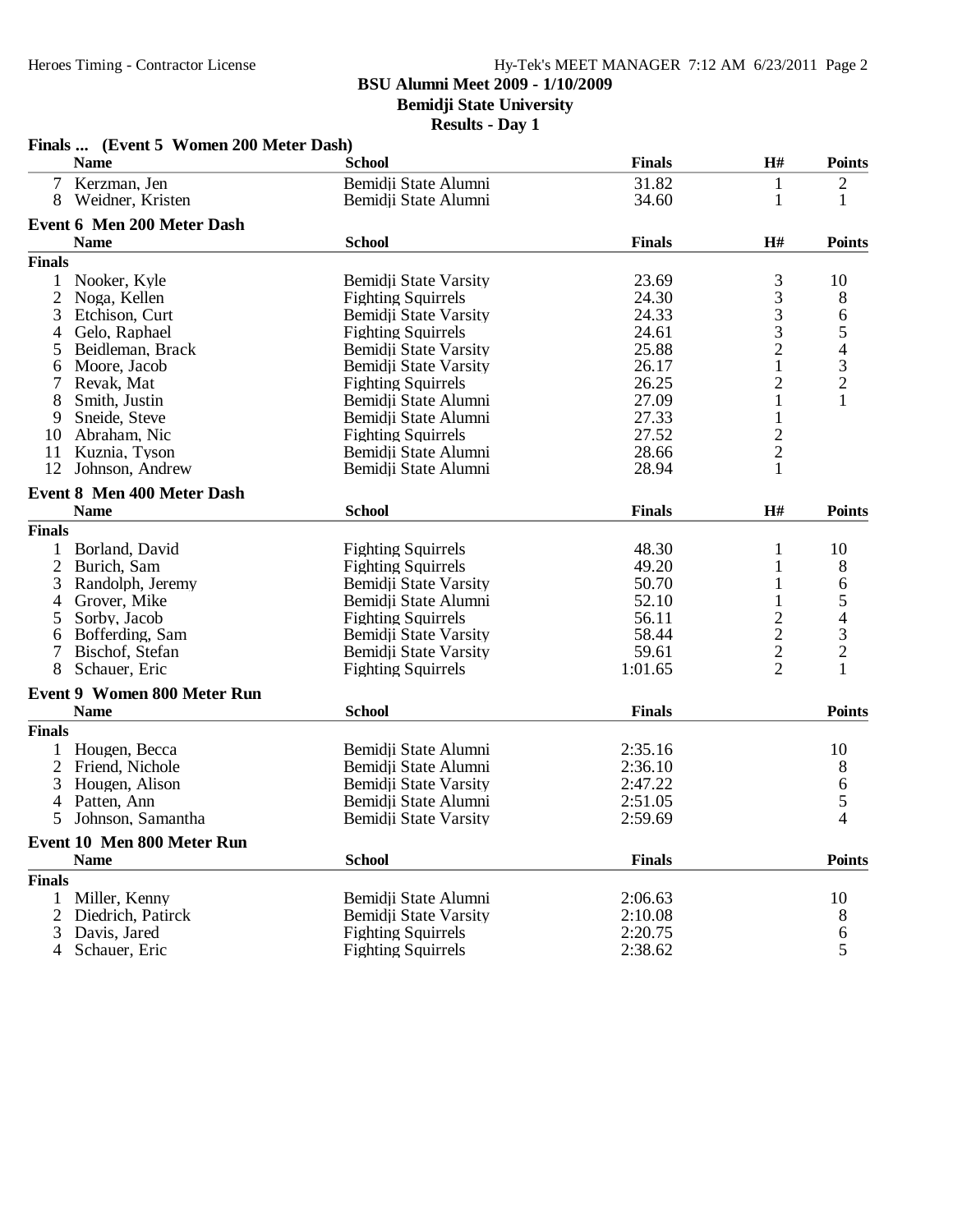**Bemidji State University**

| Event 11 Women 1 Mile Run |  |  |
|---------------------------|--|--|
|                           |  |  |

|                | <b>Name</b>                                     | <b>School</b>             | <b>Finals</b>      | <b>Points</b>  |
|----------------|-------------------------------------------------|---------------------------|--------------------|----------------|
| <b>Finals</b>  |                                                 |                           |                    |                |
|                | Ranweller, Christa                              | Bemidji State Alumni      | 7:09.44            | 10             |
| $\mathfrak{2}$ | Thomforde, Jaci                                 | Bemidji State Alumni      | 7:09.57            | 8              |
| 3              | Hansen, Erin                                    | Bemidji State Alumni      | 7:09.81            | 6              |
| 4              | Judkins, Ali                                    | Bemidji State Alumni      | 7:28.82            | 5              |
|                | Event 12 Men 1 Mile Run                         |                           |                    |                |
|                | <b>Name</b>                                     | <b>School</b>             | <b>Finals</b>      | <b>Points</b>  |
| <b>Finals</b>  |                                                 |                           |                    |                |
|                | Miller, Kenny                                   | Bemidji State Alumni      | 4:35.12            | 10             |
| $\overline{2}$ | Grossinger, Brooks                              | Bemidii State Alumni      | 4:41.17            | 8              |
| 3              | Davis, Jared                                    | <b>Fighting Squirrels</b> | 4:45.83            |                |
| 4              | Sackett, Billy                                  | <b>Fighting Squirrels</b> | 4:46.24            |                |
|                | Lynch, Mike                                     | Bemidji State Varsity     | 4:53.34            | 65432          |
| 5              | Hartsell, Abe                                   |                           | 4:53.56            |                |
| 6              |                                                 | Bemidji State Varsity     |                    |                |
| 7              | Lange, Tyler                                    | Bemidji State Varsity     | 4:53.80            | $\mathbf{1}$   |
| 8              | Ronnander, Leif                                 | <b>Fighting Squirrels</b> | 5:19.05            |                |
| 9              | Kustriz, Matt                                   | Bemidji State Alumni      | 5:33.36            |                |
| 10             | Chase, Lucas                                    | Bemidii State Varsity     | 5:35.55            |                |
| 11             | Suir, Mike                                      | Bemidii State Alumni      | 5:46.58            |                |
| 12             | Johnson, Rick                                   | Bemidji State Alumni      | 6:11.19            |                |
| 13             | Nash, Lee                                       | Bemidji State Alumni      | 6:51.23            |                |
| 14             | Walrath, Jim                                    | Bemidji State Alumni      | 7:11.23            |                |
|                | Event 13 Women 3000 Meter Run                   |                           |                    |                |
|                |                                                 |                           |                    |                |
|                | <b>Name</b>                                     | <b>School</b>             | <b>Finals</b>      | <b>Points</b>  |
| <b>Finals</b>  |                                                 |                           |                    |                |
| 1              | Hevel, Melanie                                  | Bemidji State Alumni      | 12:52.18           | 10             |
| 2              | Kippenhan, Krystal                              | Bemidji State Alumni      | 12:55.60           |                |
| 3              | Kustriz, Martha                                 | Bemidii State Alumni      | 14:44.68           | 8<br>6         |
|                |                                                 |                           |                    |                |
|                | Event 14 Men 3000 Meter Run                     |                           |                    |                |
|                | <b>Name</b>                                     | <b>School</b>             | <b>Finals</b>      | <b>Points</b>  |
| <b>Finals</b>  |                                                 |                           |                    |                |
|                | Miller, Kenny                                   | Bemidji State Alumni      | 9:23.76            | 10             |
| $\overline{2}$ | Grossinger, Brooks                              | Bemidji State Alumni      | 9:31.81            |                |
| 3              | Davis, Jared                                    | <b>Fighting Squirrels</b> | 9:53.57            |                |
| 4              | Trom, Dominique                                 | Bemidji State Varsity     | 10:12.22           |                |
| 5              | Bischof, Matt                                   | Bemidji State Alumni      | 10:35.09           |                |
| 6              | Chase, Lucas                                    | Bemidii State Varsity     | 10:44.55           | 86543          |
|                | 7 Twigg, Roger                                  | Bemidji State Alumni      | 12:08.44           | $\overline{c}$ |
| 8              | Suir, Mike                                      | Bemidji State Alumni      | 12:26.76           | 1              |
|                | Event 15 Women 4x400 Meter Relay                |                           |                    |                |
|                | <b>Team</b>                                     | <b>Relay</b>              | <b>Finals</b>      | <b>Points</b>  |
| <b>Finals</b>  |                                                 |                           |                    |                |
| 1              | Bemidji State Alumni                            | A                         | 4:13.47            | 10             |
| 2              | Bemidji State Varsity                           | A                         | 4:42.18            | 8              |
| 3              | Bemidji State Alumni<br>4 Bemidji State Varsity | B<br>$\, {\bf B}$         | 4:54.16<br>5:06.65 | 6<br>5         |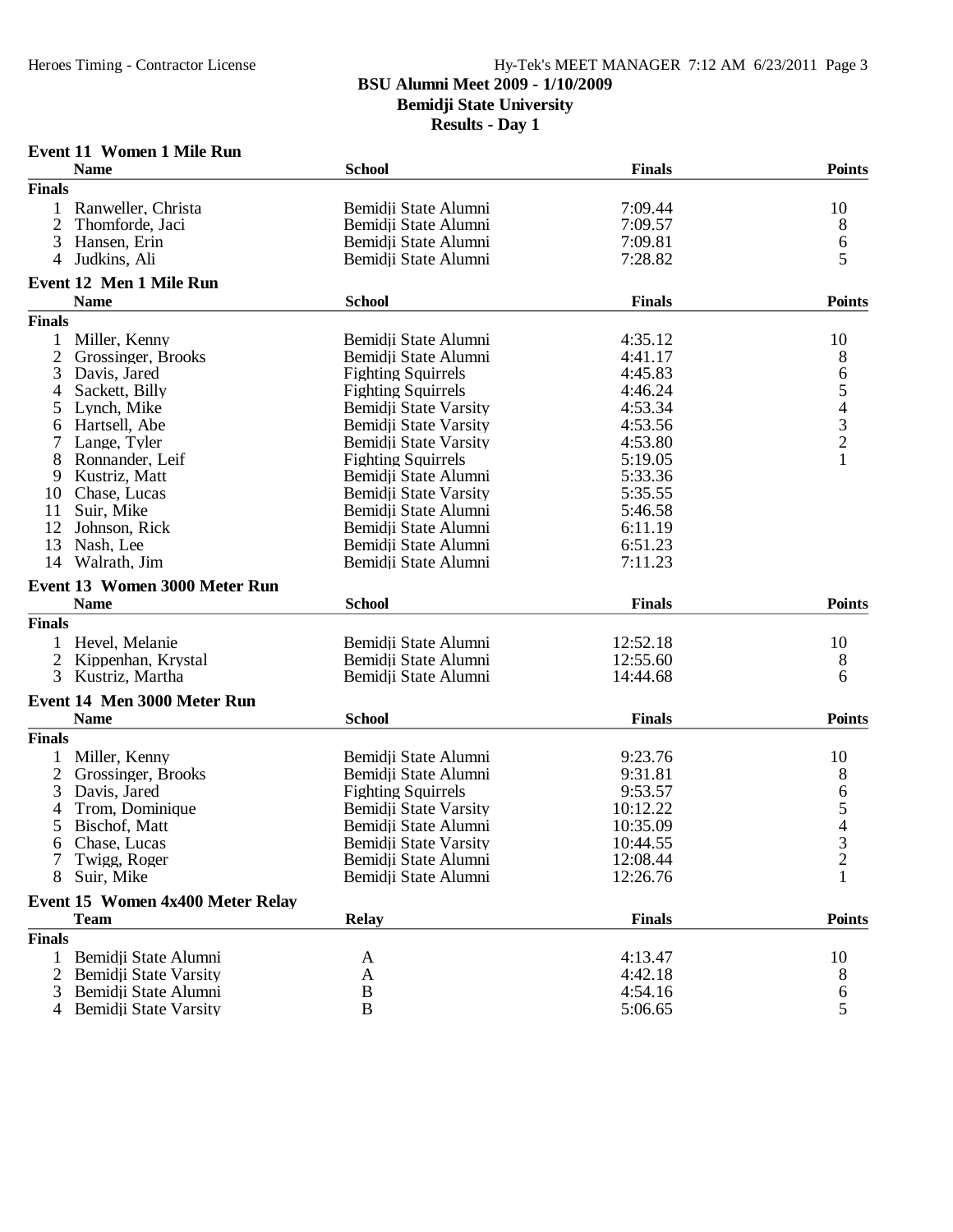## Heroes Timing - Contractor License Hy-Tek's MEET MANAGER 7:12 AM 6/23/2011 Page 4

# **BSU Alumni Meet 2009 - 1/10/2009**

**Bemidji State University**

**Results - Day 1**

## **Event 16 Men 4x400 Meter Relay**

|                | <b>Team</b>                     | <b>Relay</b>              | <b>Finals</b> | <b>Points</b>  |
|----------------|---------------------------------|---------------------------|---------------|----------------|
| <b>Finals</b>  |                                 |                           |               |                |
| 1              | Bemidji State Alumni            | A                         | 3:34.51       | 10             |
| $\overline{2}$ | Bemidji State Varsity           | A                         | 3:35.09       | 8              |
| 3              | <b>Fighting Squirrels</b>       | A                         | 3:42.29       |                |
| 4              | Bemidji State Varsity           | B                         | 3:48.30       | $\frac{6}{5}$  |
| 5              | Bemidji State Varsity           | $\mathcal{C}$             | 3:57.72       |                |
| 6              | <b>Fighting Squirrels</b>       | B                         | 3:59.80       | $\overline{3}$ |
|                | <b>Event 17 Women Long Jump</b> |                           |               |                |
|                | <b>Name</b>                     | <b>School</b>             | <b>Finals</b> | <b>Points</b>  |
| <b>Finals</b>  |                                 |                           |               |                |
| 1              | Tomberlin, Mikelle              | Bemidji State Alumni      | 17-07.00      | 10             |
| $\overline{2}$ | Friend, Nichole                 | Bemidji State Alumni      | 13-08.00      | 8              |
|                | <b>Event 18 Men Long Jump</b>   |                           |               |                |
|                | <b>Name</b>                     | <b>School</b>             | <b>Finals</b> | <b>Points</b>  |
| <b>Finals</b>  |                                 |                           |               |                |
|                | Smith, Tom                      | Bemidji State Alumni      | 20-05.00      | 9              |
| 1              | Preble, Zac                     | Bemidii State Varsity     | 20-05.00      | 9              |
| 3              | Clemons, Jon                    | Bemidji State Alumni      | 20-02.50      |                |
| 4              | Dennis, Marcus                  | <b>Fighting Squirrels</b> | 20-00.00      |                |
| 5              | Sneide, Steve                   | Bemidji State Alumni      | 19-08.00      |                |
| 6              | Gelo, Raphael                   | <b>Fighting Squirrels</b> | 19-01.00      |                |
| 7              | Beidleman, Brack                | Bemidji State Varsity     | 18-07.00      | 65432          |
| 8              | Smith, Justin                   | Bemidji State Alumni      | 18-05.00      | $\mathbf{1}$   |
| 9              | Bahr, Nate                      | Bemidji State Varsity     | 18-00.00      |                |
| 10             | Schwartz, Travis                | Bemidji State Alumni      | 17-06.50      |                |
| 11             | Kuznia, Tyson                   | Bemidji State Alumni      | 16-10.00      |                |
| 11             | MacGregor, Colin                | Bemidji State Varsity     | 16-10.00      |                |
| 13             | Abraham, Nic                    | <b>Fighting Squirrels</b> | 16-02.00      |                |
|                | <b>Event 20 Men Triple Jump</b> |                           |               |                |
|                | <b>Name</b>                     | <b>School</b>             | <b>Finals</b> | <b>Points</b>  |
| <b>Finals</b>  |                                 |                           |               |                |
| 1              | Bahr, Nate                      | Bemidji State Varsity     | 39-10.00      | 10             |
| $\overline{2}$ | Burich, Sam                     | <b>Fighting Squirrels</b> | 38-02.00      | 8              |
| 3              | Schreiber, Steve                | Bemidji State Alumni      | 37-06.00      |                |
| 4              | Anderson, Scott                 | Bemidji State Alumni      | 37-00.00      | $rac{6}{5}$    |
| 5              | Schwartz, Travis                | Bemidji State Alumni      | 32-09.00      |                |
|                | <b>Event 21 Women High Jump</b> |                           |               |                |
|                | <b>Name</b>                     | <b>School</b>             | <b>Finals</b> | <b>Points</b>  |
| <b>Finals</b>  |                                 |                           |               |                |
| 1              | Stimson, Caesare                | Bemidji State Alumni      | 5-00.00       | 10             |
| $\overline{2}$ | Cobb, Kendra                    | Bemidji State Varsity     | 4-06.00       | 8              |
| 3              | Walker, Pearl                   | Bemidji State Varsity     | $4 - 04.00$   | 6              |
| 4              | Dalton, Sara                    | Bemidji State Varsity     | $4 - 02.00$   | 5              |
|                | F, Jenni                        | Bemidji State Alumni      | <b>NH</b>     |                |
|                |                                 |                           |               |                |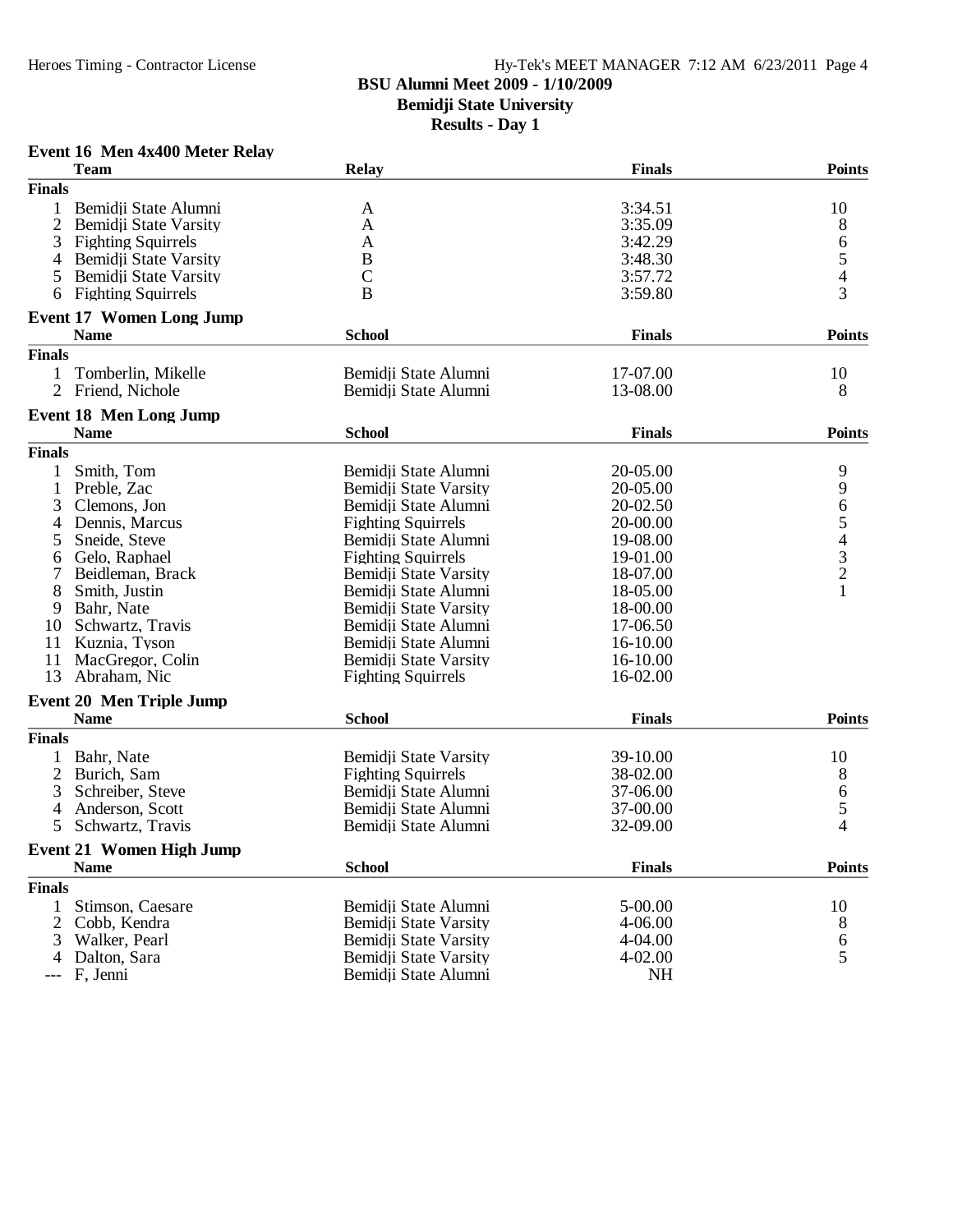**Bemidji State University**

**Results - Day 1**

# **Event 22 Men High Jump**

|                | <b>Name</b>                        | <b>School</b>             | <b>Finals</b> | <b>Points</b>                              |
|----------------|------------------------------------|---------------------------|---------------|--------------------------------------------|
| <b>Finals</b>  |                                    |                           |               |                                            |
| 1              | Clemons, Jon                       | Bemidji State Alumni      | 6-04.00       | 9                                          |
|                | Dennis, Marcus                     | <b>Fighting Squirrels</b> | 6-04.00       | 9                                          |
| 3              | Schreiber, Steve                   | Bemidji State Alumni      | $6 - 02.00$   | 5.50                                       |
| 3              | Wagner, Paul                       | <b>Fighting Squirrels</b> | $6 - 02.00$   | 5.50                                       |
| 5              | Sneide, Steve                      | Bemidji State Alumni      | $5 - 10.00$   |                                            |
| 5              | Mettling, Ben                      | Bemidii State Alumni      | $5 - 10.00$   |                                            |
| 5              | Beidleman, Brack                   | Bemidji State Varsity     | 5-10.00       | $\begin{array}{c} 3 \\ 3 \\ 3 \end{array}$ |
| 8              | Bauleke, Brain                     | Bemidji State Varsity     | 5-08.00       |                                            |
| 9              | Schwartz, Travis                   | Bemidji State Alumni      | 5-06.00       |                                            |
| 10             | Bernan, Joe                        | Bemidji State Alumni      | 5-04.00       |                                            |
|                | Burich, Sam                        | <b>Fighting Squirrels</b> | <b>NH</b>     |                                            |
|                | <b>Event 23 Women Shot Put</b>     |                           |               |                                            |
|                | <b>Name</b>                        | <b>School</b>             | <b>Finals</b> | <b>Points</b>                              |
| <b>Finals</b>  |                                    |                           |               |                                            |
| 1              | Remitz, Sheena                     | Bemidji State Alumni      | 48-07.00      | 10                                         |
| 2              | Olson, Sara                        | Bemidji State Alumni      | 37-09.50      | 8                                          |
| 3              | Kelsey, Missy                      | Bemidji State Varsity     | 34-01.00      |                                            |
| 4              | Walker, Pearl                      | Bemidji State Varsity     | 29-07.50      | $\begin{array}{c} 6 \\ 5 \end{array}$      |
| 5              | Dalton, Sara                       | Bemidji State Varsity     | 23-06.00      | $\overline{4}$                             |
|                | <b>Event 24 Men Shot Put</b>       |                           |               |                                            |
|                | <b>Name</b>                        | <b>School</b>             | <b>Finals</b> | <b>Points</b>                              |
| <b>Finals</b>  |                                    |                           |               |                                            |
| 1              | Remitz, Joe                        | Bemidji State Alumni      | 58-01.00      | 10                                         |
| $\overline{2}$ | Cox, Justin                        | Bemidji State Alumni      | 47-00.00      |                                            |
|                |                                    |                           |               |                                            |
| 3              | Preble, Zac                        | Bemidji State Varsity     | 46-10.00      |                                            |
| 4              | Christianson, Klye                 | Bemidji State Varsity     | 44-02.00      |                                            |
| 5              | Baird, Ben                         | Bemidji State Alumni      | 44-01.00      |                                            |
| 6              | Anderson, Matt                     | Bemidji State Varsity     | 42-07.00      |                                            |
| 7              | Wilson, Adam                       | Bemidii State Alumni      | 41-11.00      | 8654321                                    |
| 8              | Klein, Ken                         | <b>Fighting Squirrels</b> | 41-04.00      |                                            |
| 9              | Bernan, Joe                        | Bemidji State Alumni      | 38-00.50      |                                            |
| 10             | Mettling, Ben                      | Bemidji State Alumni      | 37-03.00      |                                            |
| $---$          | Sneide, Steve                      | Bemidji State Alumni      | ND            |                                            |
| $---$          | Smith, Justin                      | Bemidji State Alumni      | <b>ND</b>     |                                            |
|                | <b>Event 25 Women Weight Throw</b> |                           |               |                                            |
|                | <b>Name</b>                        | <b>School</b>             | <b>Finals</b> | <b>Points</b>                              |
| <b>Finals</b>  |                                    |                           |               |                                            |
|                | Remitz, Sheena                     | Bemidji State Alumni      | 50-02.00      | 10                                         |
|                | Kelsey, Missy                      | Bemidji State Varsity     | 46-01.00      | 8                                          |
| 3              | Olson, Sara                        | Bemidji State Alumni      | 40-11.00      | 6                                          |
|                | <b>Event 26 Men Weight Throw</b>   |                           |               |                                            |
|                | <b>Name</b>                        | <b>School</b>             | <b>Finals</b> | <b>Points</b>                              |
| <b>Finals</b>  |                                    |                           |               |                                            |
| 1              | Remitz, Joe                        | Bemidji State Alumni      | 57-03.00      | 10                                         |
| $\overline{2}$ | Christianson, Klye                 | Bemidji State Varsity     | 49-11.50      | 8                                          |